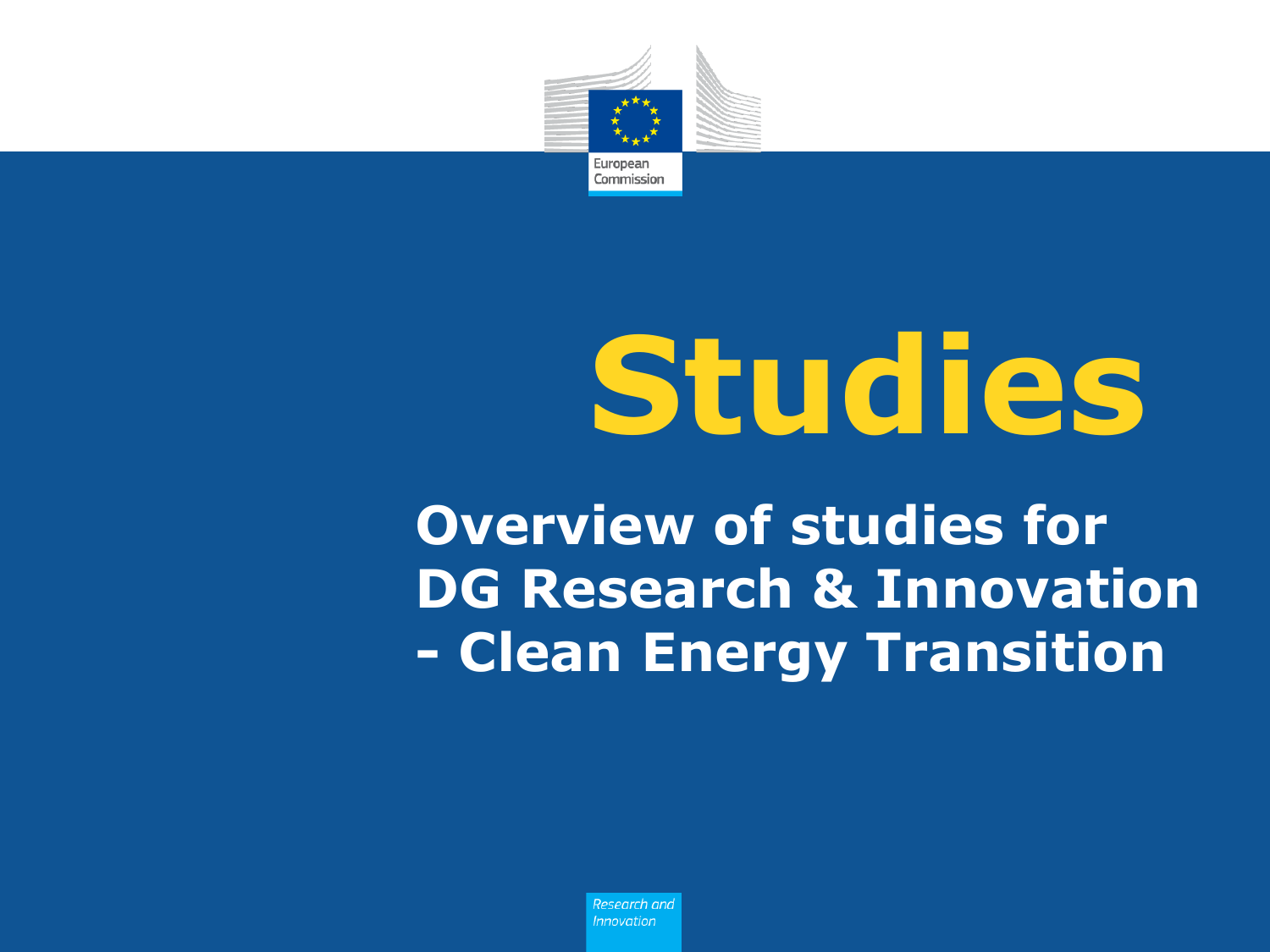

# **Clean Energy Innovation Index (2021 - ongoing)**

- *Development of Clean Energy Innovation Index to Track Clean Energy Innovation Performance of EU and Mission Innovation Members, in support of fifth pillar of EU Energy Union and Insights module of Mission Innovation Platform*
- *Three dimensions includes: patents, publications and trade with the development of sub-indexes for each dimension*
- *First preliminary results for the time-frame 2015-2017 point to strong leadership of some EU member states: Denmark tops the ranking of clean energy innovators in 2017, followed by the Republic of Korea, Finland, Sweden and United States.*
- *Amongst 'World Players', EU-27 ranks fourth in clean energy innovation performance in 2017 after Rep. of Korea, United States and China and before Japan.*

*Link to EU Bookshop (free download): <https://europa.eu/!q4cuxR>*

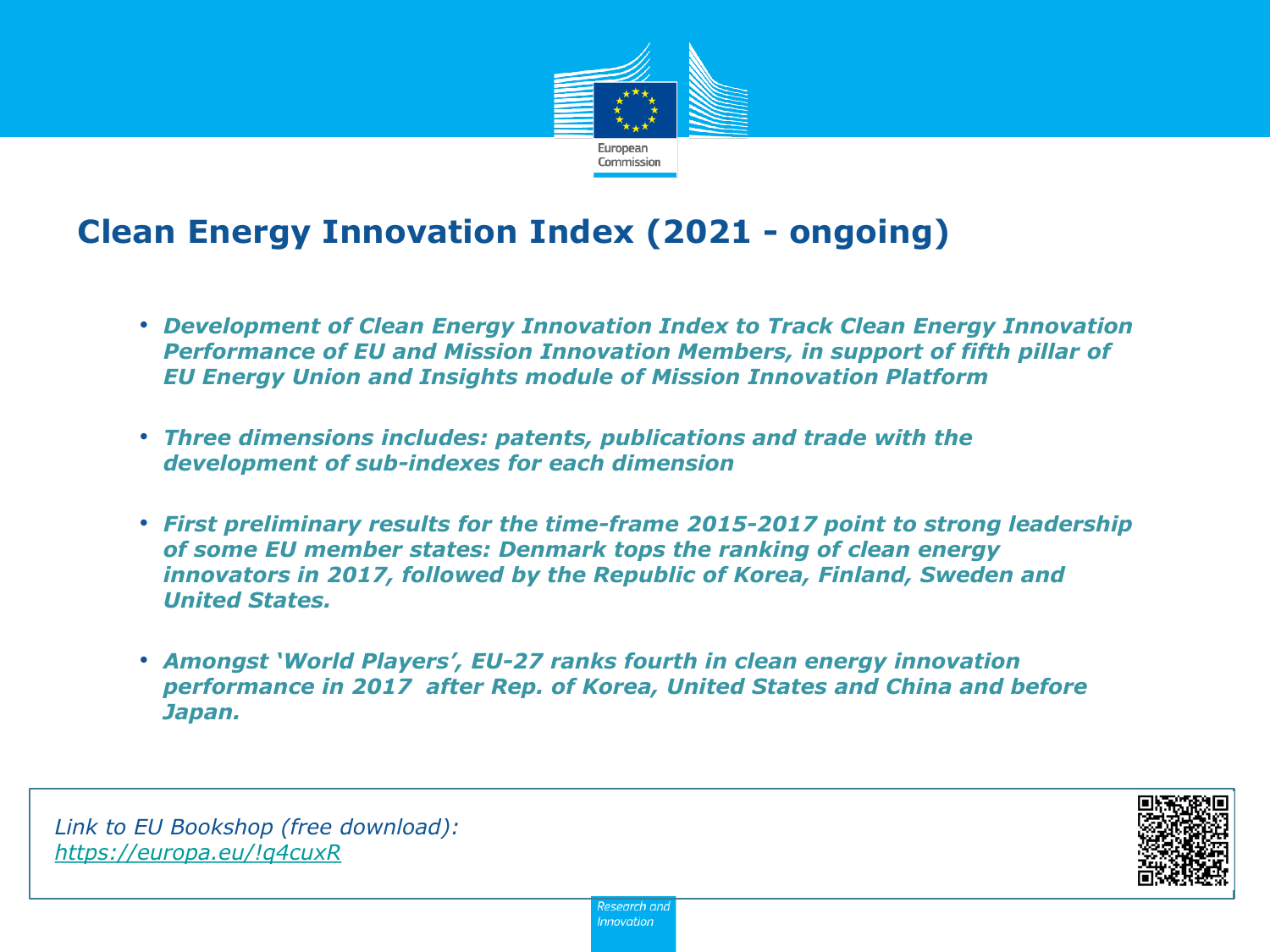

**Study on 'Solar Fuels Research & Invest: Defining and developing the global solar fuel value chain: techno-economic analysis and pathways for sustainable pathways for sustainable implementation' (2021)**

- *techno-economic analysis of global solar fuel value chains and pathways for sustainable implementation*
- *identifying key technological bottlenecks that need to be overcome to allow for large-scale industrial production of solar fuels*
- *Assessment of cost competitiveness of solar fuel technologies; time-tomarket to replace comparable fossil fuels*
- *outlook on what role solar fuels could play in future energy systems; investments required to build capacity to meet demand*
- *analysis of external factors that could impact the development and uptake of solar fuels worldwide*

*Link to EU Bookshop: (free download): <https://europa.eu/!jqDB6b>*

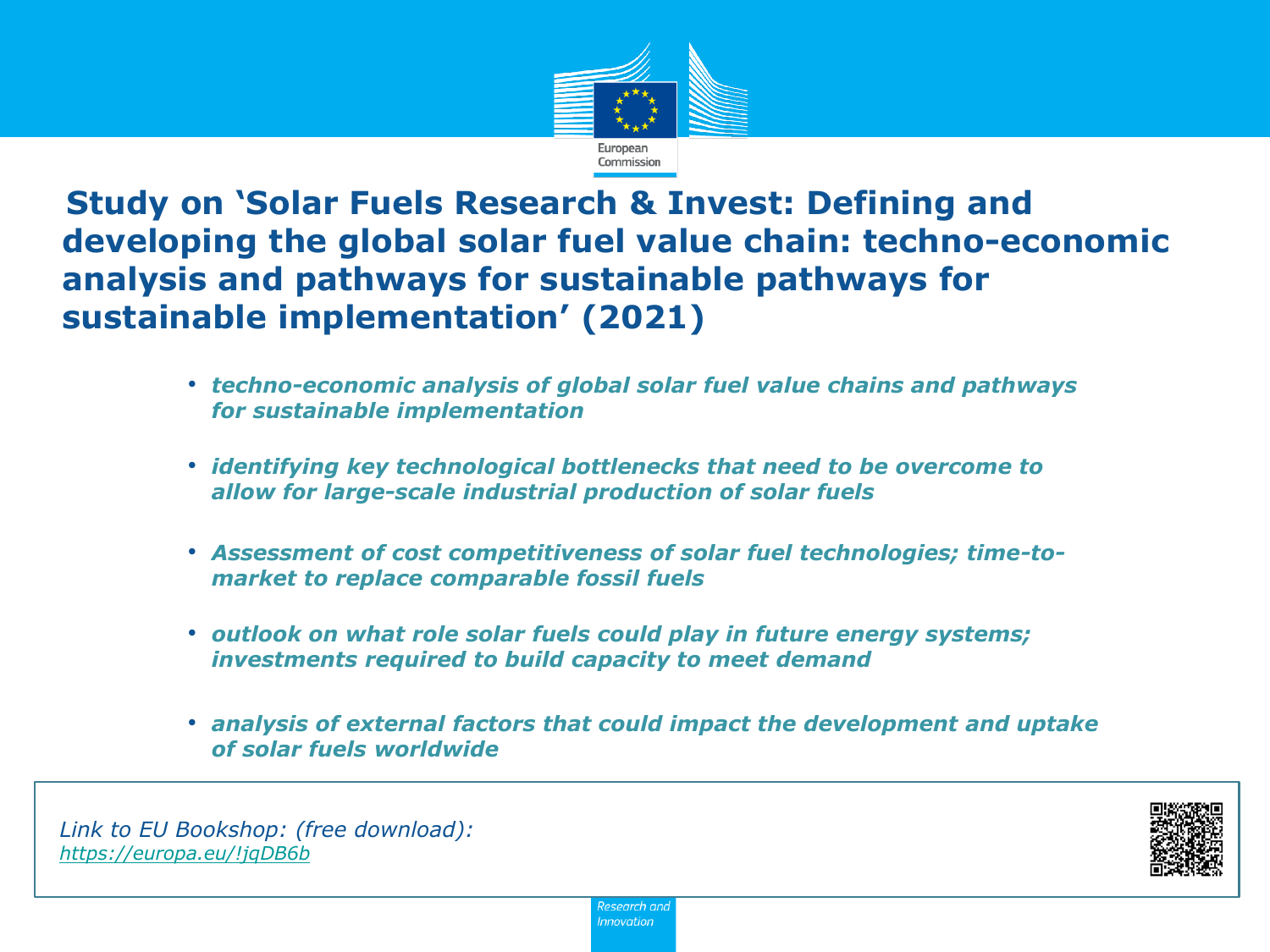

# **Study on Research and Innovation international cooperation in the field of renewable energy technologies (2020)**

- *Analyses on how international cooperation efforts of Member States complement EU initiatives and efforts in the field of energy research collaboration*
- *Assessment of which actions at EU level and additionally between the EU and Member States would improve synergies*
- *Research methods:* 
	- *Examination of current cooperation mechanisms*
	- *Specific focus on funding entities in order to profile implementation approaches*
	- *Incorporating Horizon 2020 and Horizon Europe perspective through a review of relevant Horizon 2020 actions*

*Link to EU Bookshop (free download): <https://europa.eu/!dYRmQK>*

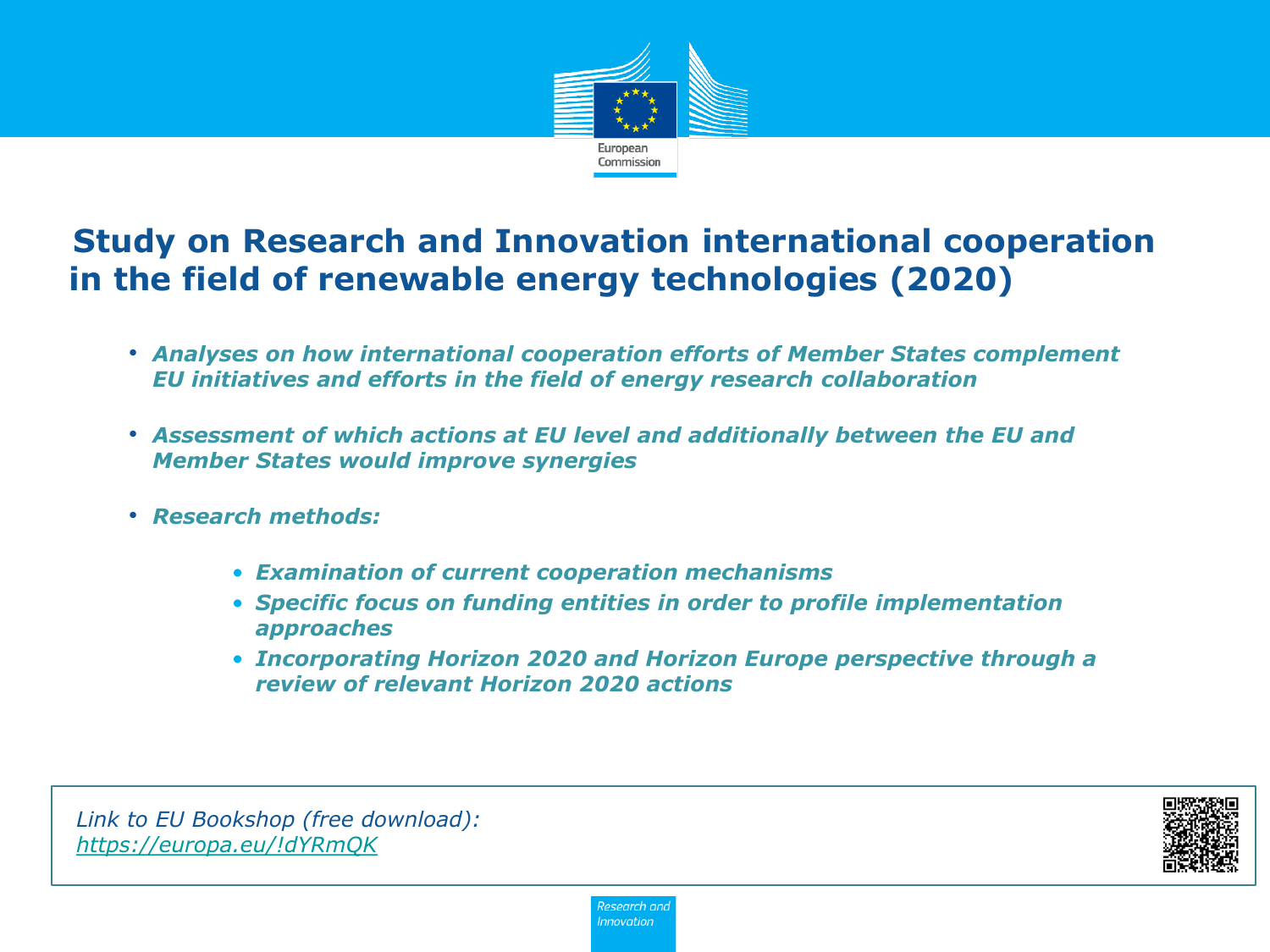

# **Study on Geothermal plants and applications emissions: overview and analysis (2020)**

- *Provides a consistent and harmonized life cycle based assessment on the release of air pollutant emissions in the deep geothermal sector in Europe, in response to existing fragmented information and debate.*
- *full analysis developed at scale of clusters (representative groups of different plants), identified based on geological and technological parameters, through the application of Life Cycle Assessment methodology*
- *a set of recommendations is presented to support future decision-making and at addressing a fair and sustainable development of the deep geothermal sector in Europe*

*Link to EU Bookshop (free download): <https://europa.eu/!3MHYnt>*

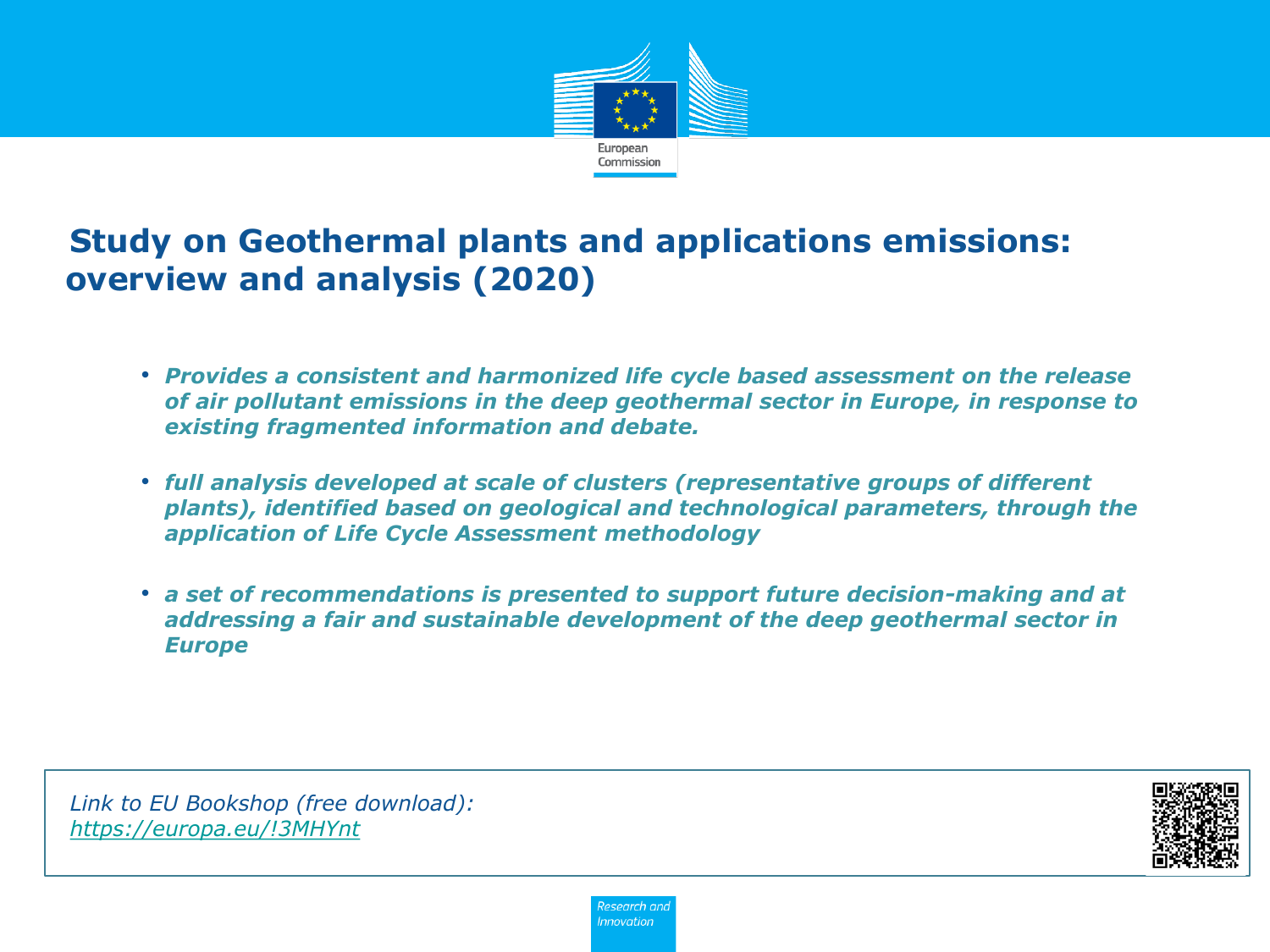

#### **Study on energy technology dependence (2020)**

- *Study to better understand the dependence of the European Union on energy technologies and to specifically consider the impact of this dependence on the security of energy supply in the EU and on the EU objective of becoming a world leader in renewable energy technologies*
- *clear link with the Energy Union dimensions 'Security, solidarity and trust' and 'Research, innovation and competitiveness'*
- *aims to provide relevant inputs to ongoing policy developments under the Energy Union strategy*

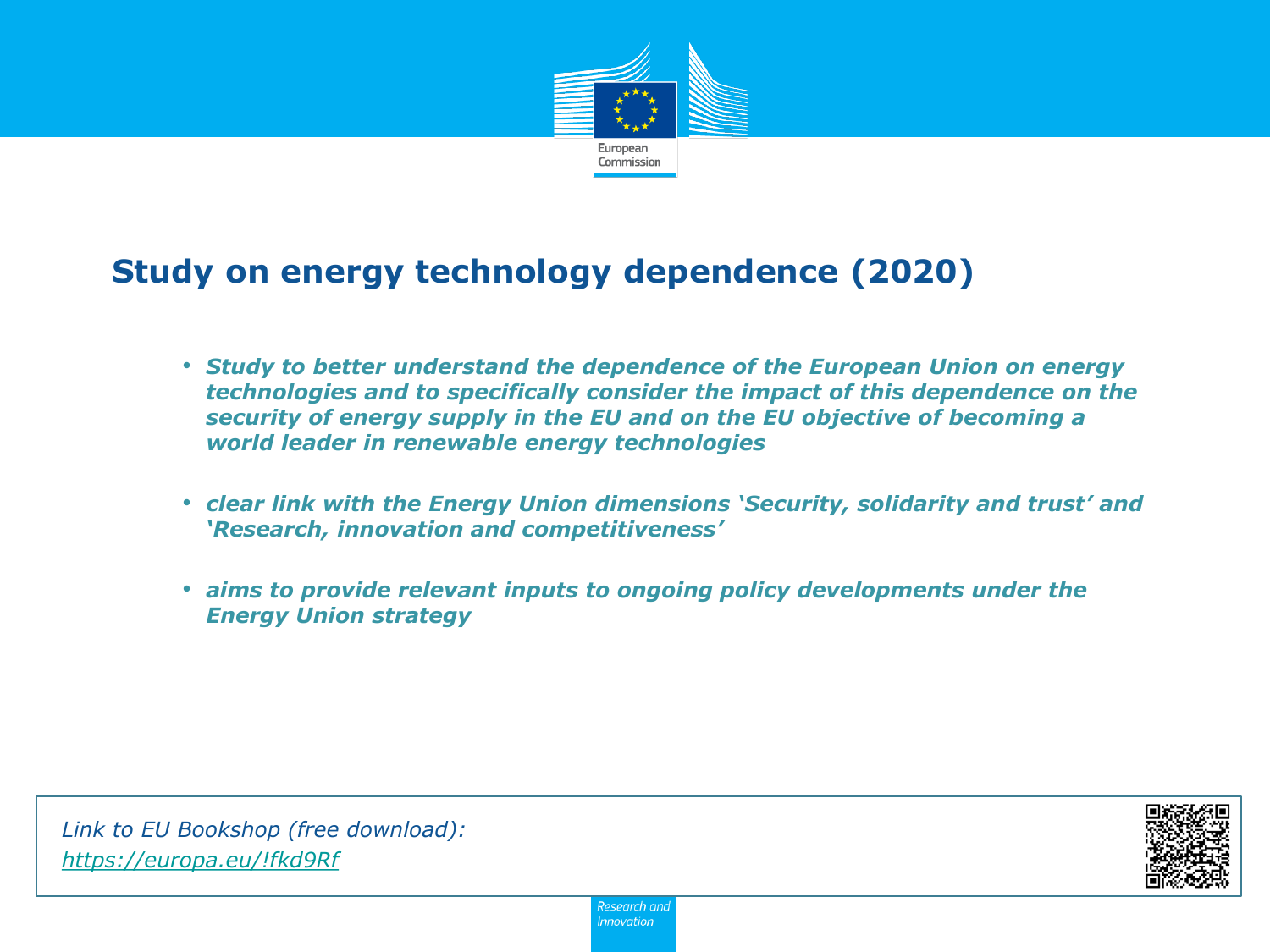

# **Study on research needs on the use of earth observation data for the benefit of renewable energy exploitation and deployment (2019)**

- *in-depth analysis of how Earth Observation data are being used in the six Renewable Energy sectors identified: Solar energy, Geothermal energy, Wind energy, Bioenergy, Ocean energy, Hydropower*
- *identifies possible research and development paths that would significantly improve Earth Oservation*
- *provides a cost-benefit analysis of introducing such R&D outcomes associated to Earth Observation in the renewable energy sector*
- *Main activities: evaluation of the State of Play, assessment of the R&D needs and provision of a cost/benefits analysis*

*Link to EU Bookshop (free download): <https://europa.eu/!bm3MGC>*

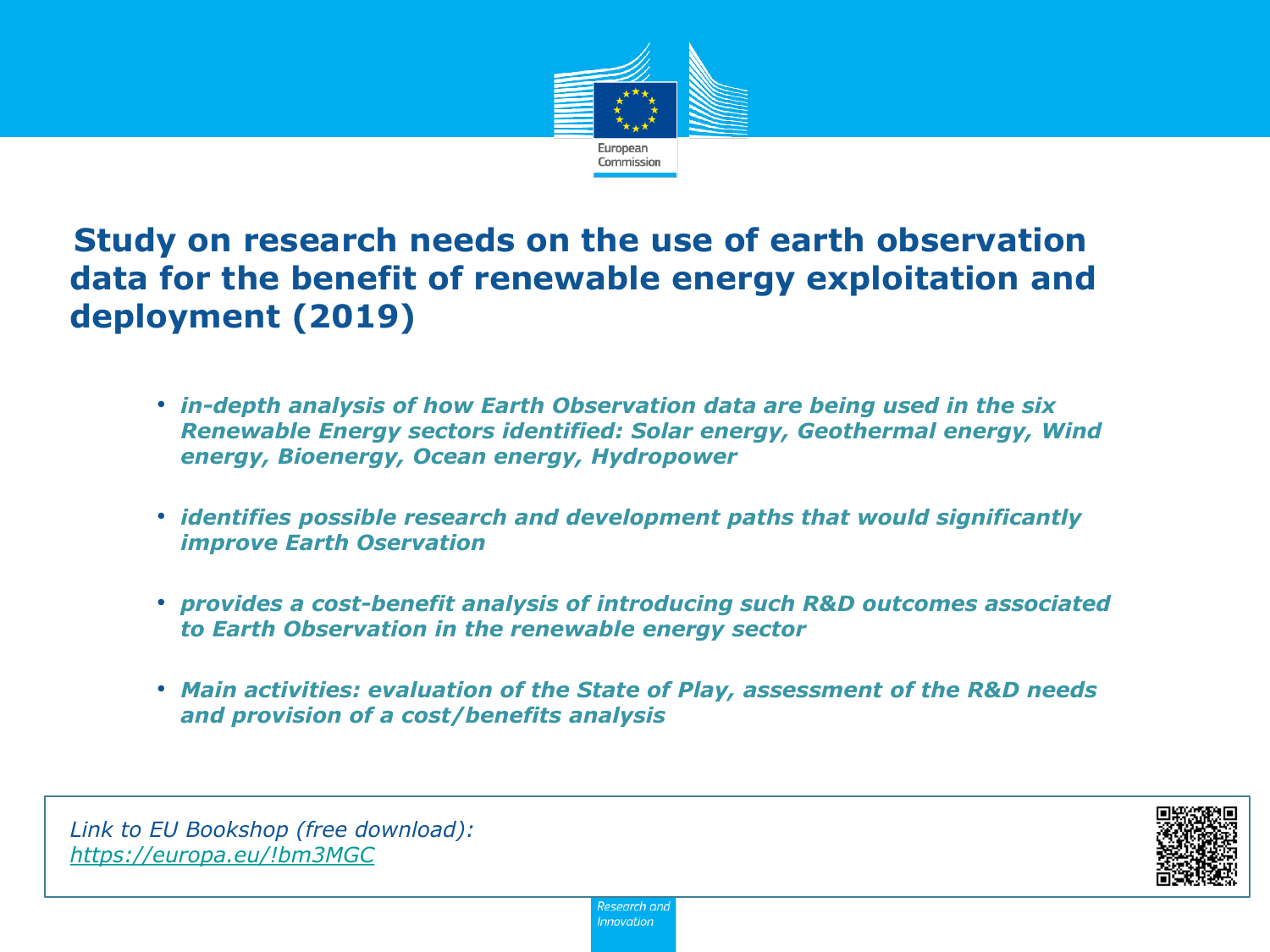

# **Study on US-EU Integrated Power and Water Systems Modelling (2019)**

- *investigating the interdependence between the future water availability and the power system*
- *analyses the possibilities for flexibility both on the energy and water side*
- *quantifies interdependences as well as their economic and environmental impacts*
- *analyses of four different case studies within the European territory*
- *creation of soft-integration framework based on existing water and energy models operating at different spatiotemporal scales*

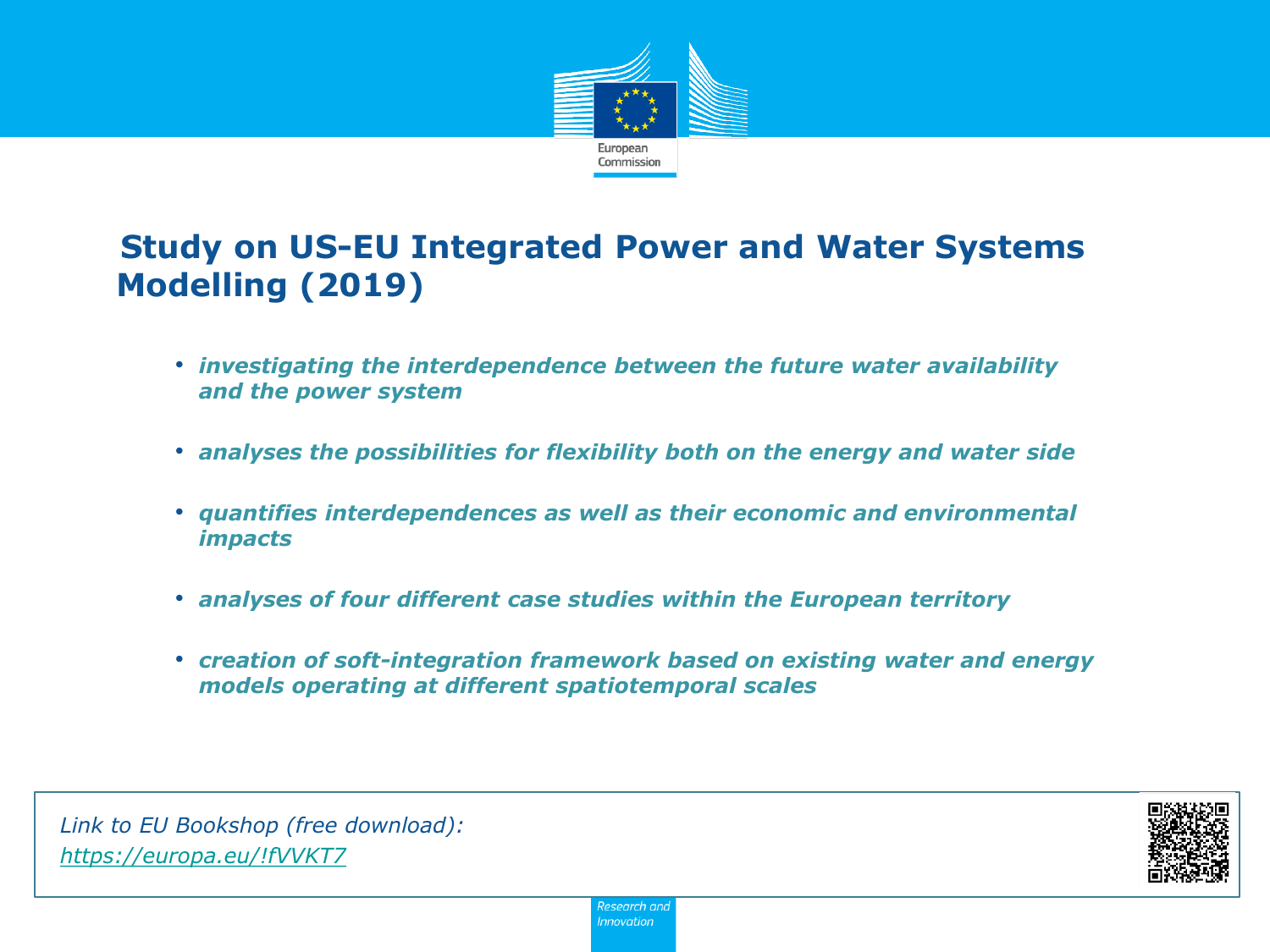

# **Study on impacts of EU actions supporting the development of renewable energy technologies (2019)**

- *Assessment of the impact that the EU Research & Innovation Framework Programmes funding has had on renewable energy technologies over the past twenty years (1995- 2015)*
- *Eight renewable energy sectors: bioenergy, biofuels, geothermal, hydropower, ocean, solar PV, solar thermal and wind*
- *quantitative and qualitative assessment based on interviews, case studies, a questionnaire and stakeholder workshops*

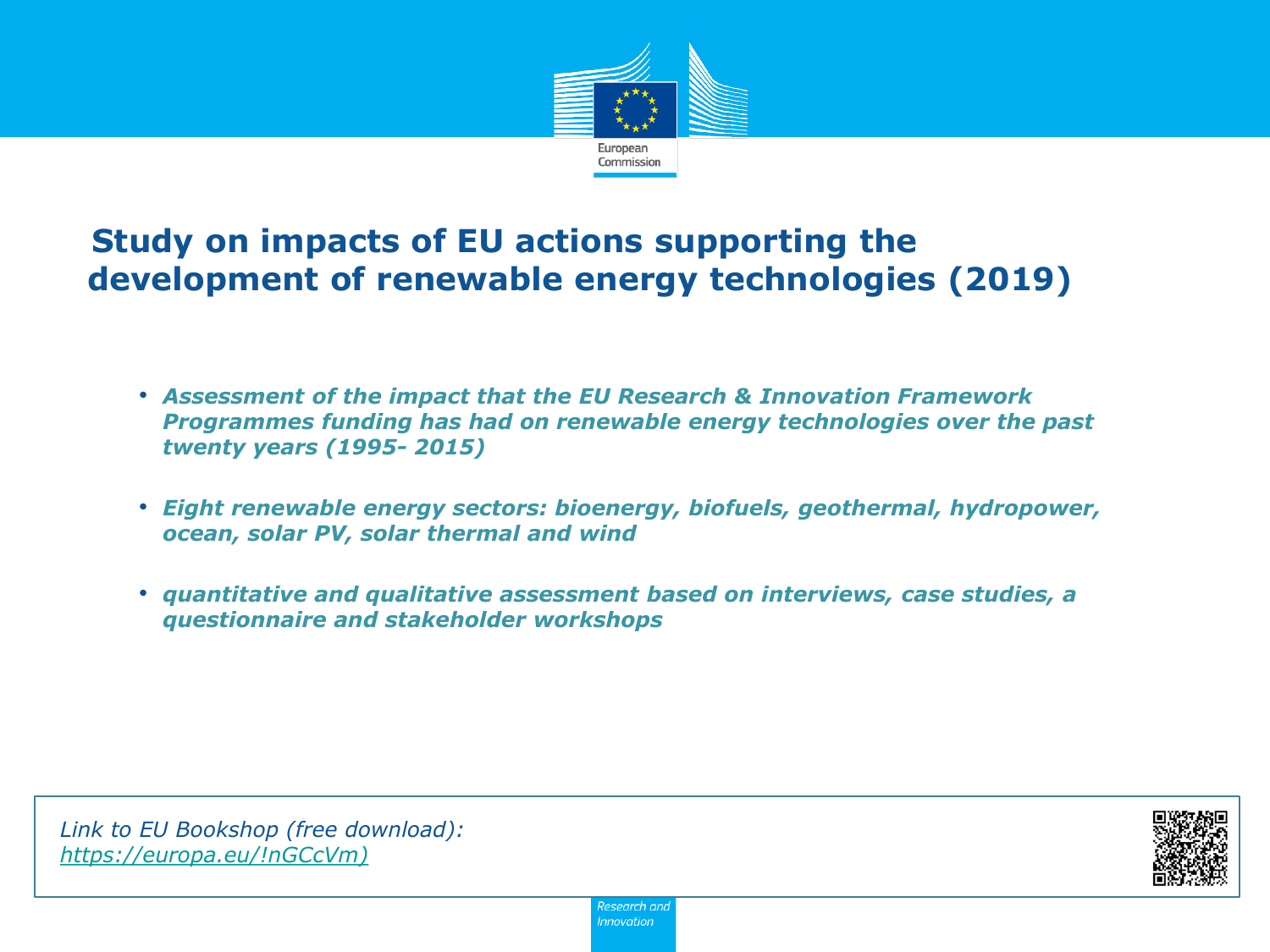

# **Study on challenges in the commercialisation of airborne wind energy systems (2018)**

- *provides an overview of the technological state of the art, assesses market potential and barriers, and outlines measures and a pathway towards commercialisation*
- *technology is still immature; it remains unclear whether the technology can ultimately reach cost competitiveness and contribute to EU energy security and decarbonisation targets*
- *from the perspective of EU, industrial leadership is strong*
- *sufficient potential to continue exploring the technology*
- *A framework is proposed to facilitate discussions about appropriate incentives and public support at various development stages*

*Link to EU Bookshop (free download): <https://europa.eu/!DhBHr4>*

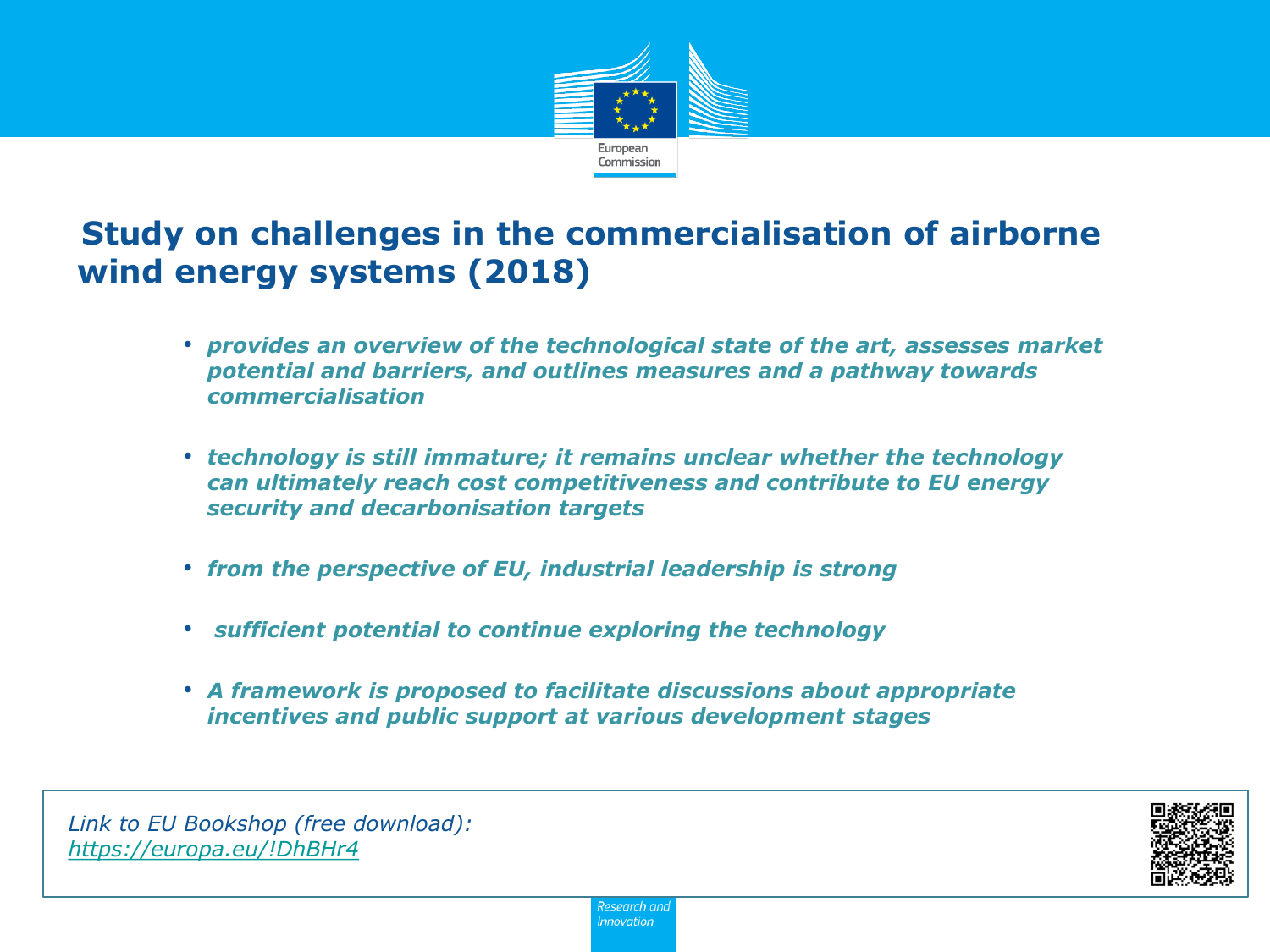

# **Opportunities and barriers for opening of research databases in low-carbon energy research (2018)**

- *Study aimed at taking stock of the situation and at providing insights into practices to accelerate the re-use and sharing of data in research on energy*
- *based on:* 
	- *literature analysis to identify five research areas/topics with the most promising potential or the most advanced practices as regards data dissemination and data re-use*
	- *a survey to identify the mapping of current data practices and the main barriers within the organisations*
	- *case studies with the objectives of collecting qualitative information on data management strategy and practices*
- *Benefits of open data seen in faster project progress, lower project costs and better/easier replication in other markets*

*Link to EU Bookshop (free download): <https://europa.eu/!CctFM9>*

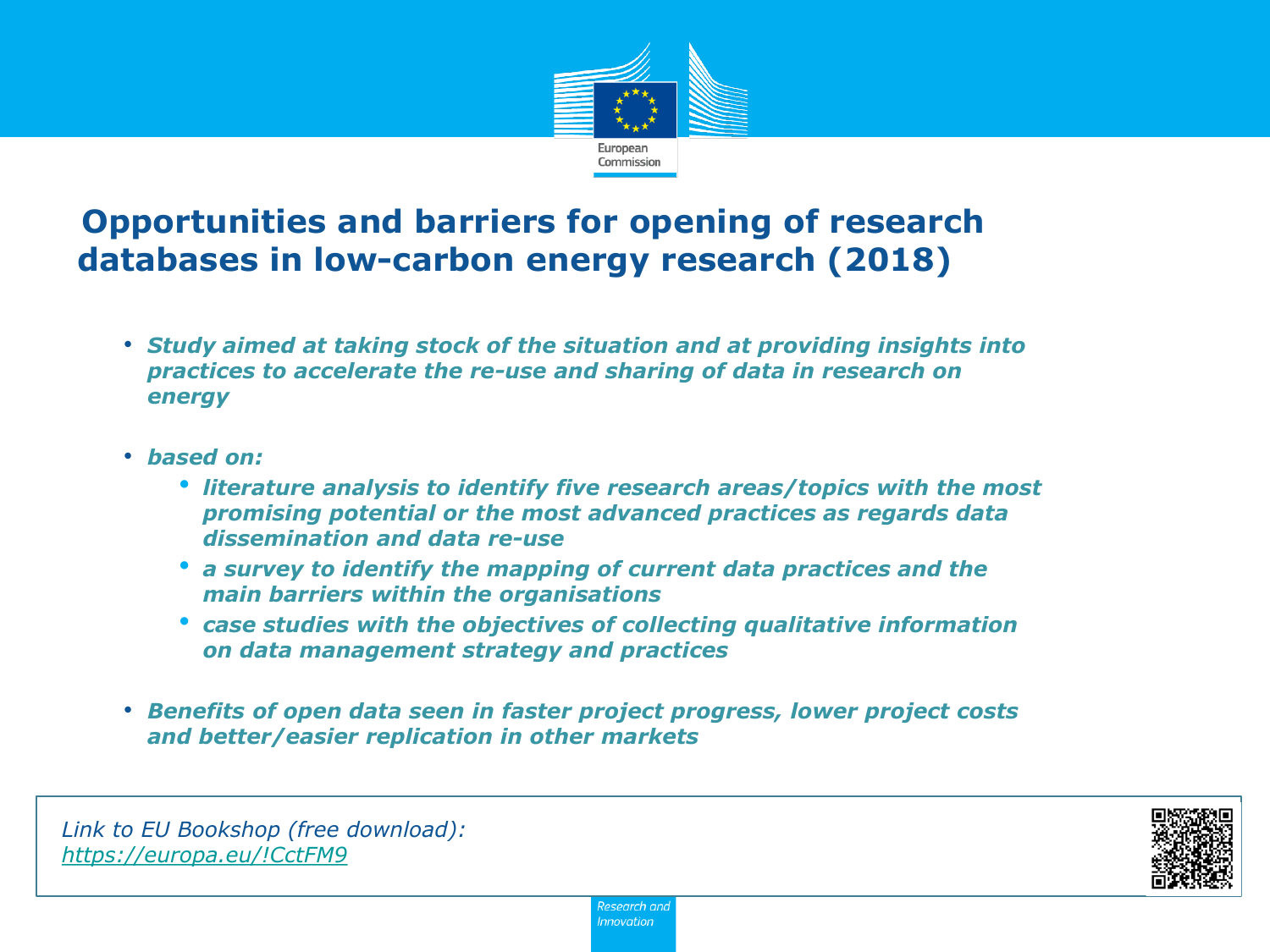

#### **Study on Research and Innovation perspective of the mid - and longterm Potential for Advanced Biofuels in Europe (2018)**

- *study contributing to future policy developments in the area of advanced biofuels: current and potential role of research and innovation for advanced biofuels*
- *three specific objectives:* 
	- *to provide an assessment of the potential for research and innovation for biomass feedstock for energy for the time horizon of up until 2030 and 2050*
	- *to assess the potential contribution of advanced biofuels for achieving EU targets*
	- *to compare different fuel options for transport*
- *outcome of these three parts is integrated based on an analysis of the whole value chain for advanced biofuels in Europe for 2030 and 2050*
- *overall strategic implications are discussed and an overall strategy proposed*

*Link to EU Bookshop (free download): <https://europa.eu/!4CPy4R>*

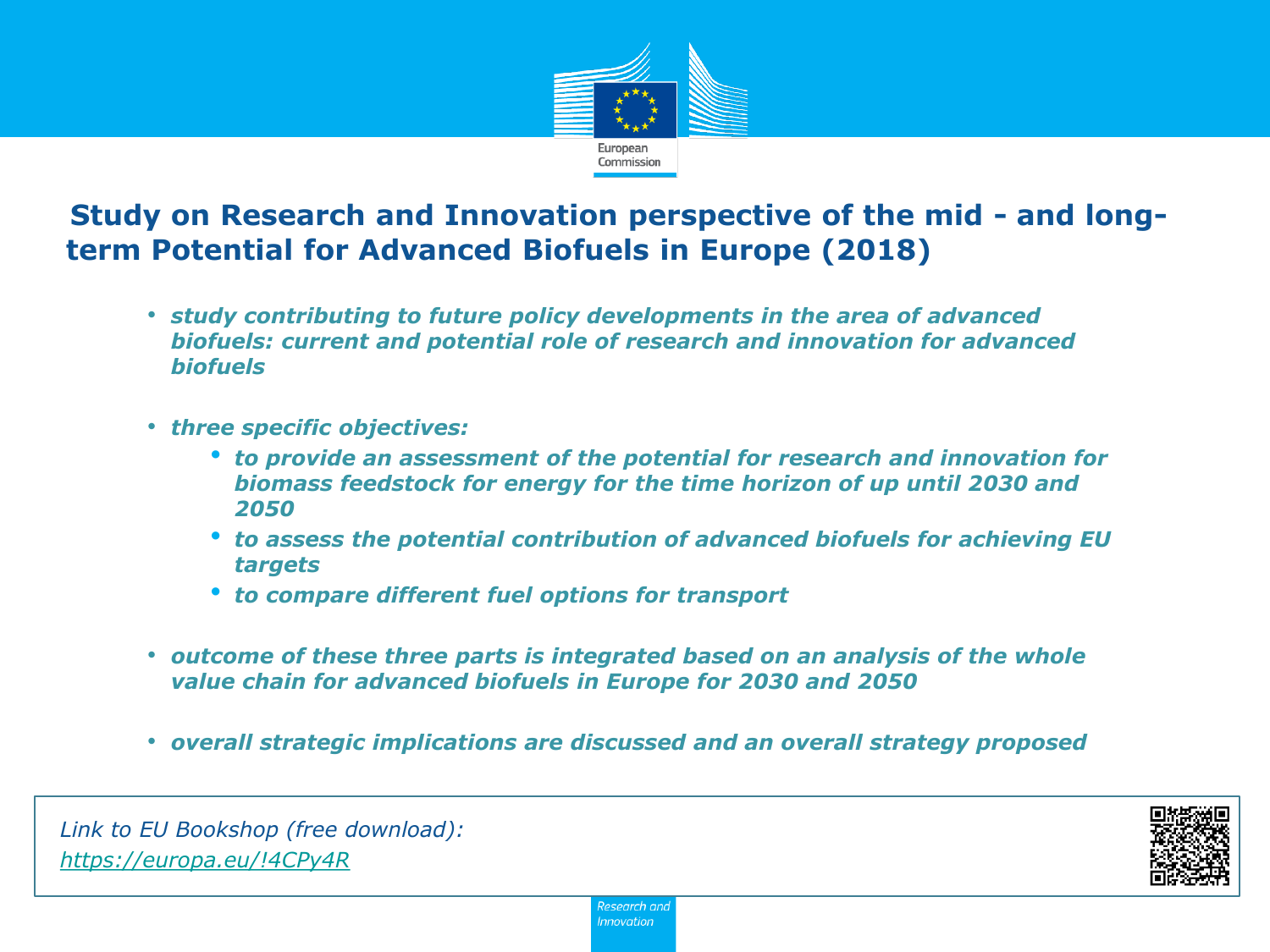

# **Design of a Horizon 2020 inducement prize for the promotion of renewable energy on islands (2018)**

- *Study on the feasibility of a prize to create a fully renewable island in all sectors*
- *for islands to win the prize their electricity sector, heating & cooling, transport would need to be largely based on renewables.*
- *the report provided the design for a complete Horizon 2020 prize proposal*
- *Result:* 
	- *both an inducement and a recognition prize are feasible, inspiring and attractive for islands*
	- *it should be possible for islands to achieve the close to 100% RE goal in all sectors*
- *the eligibility and award criteria for both prize schemes were defined*
- *The report proposes a communication plan which supports all phases of the prize*

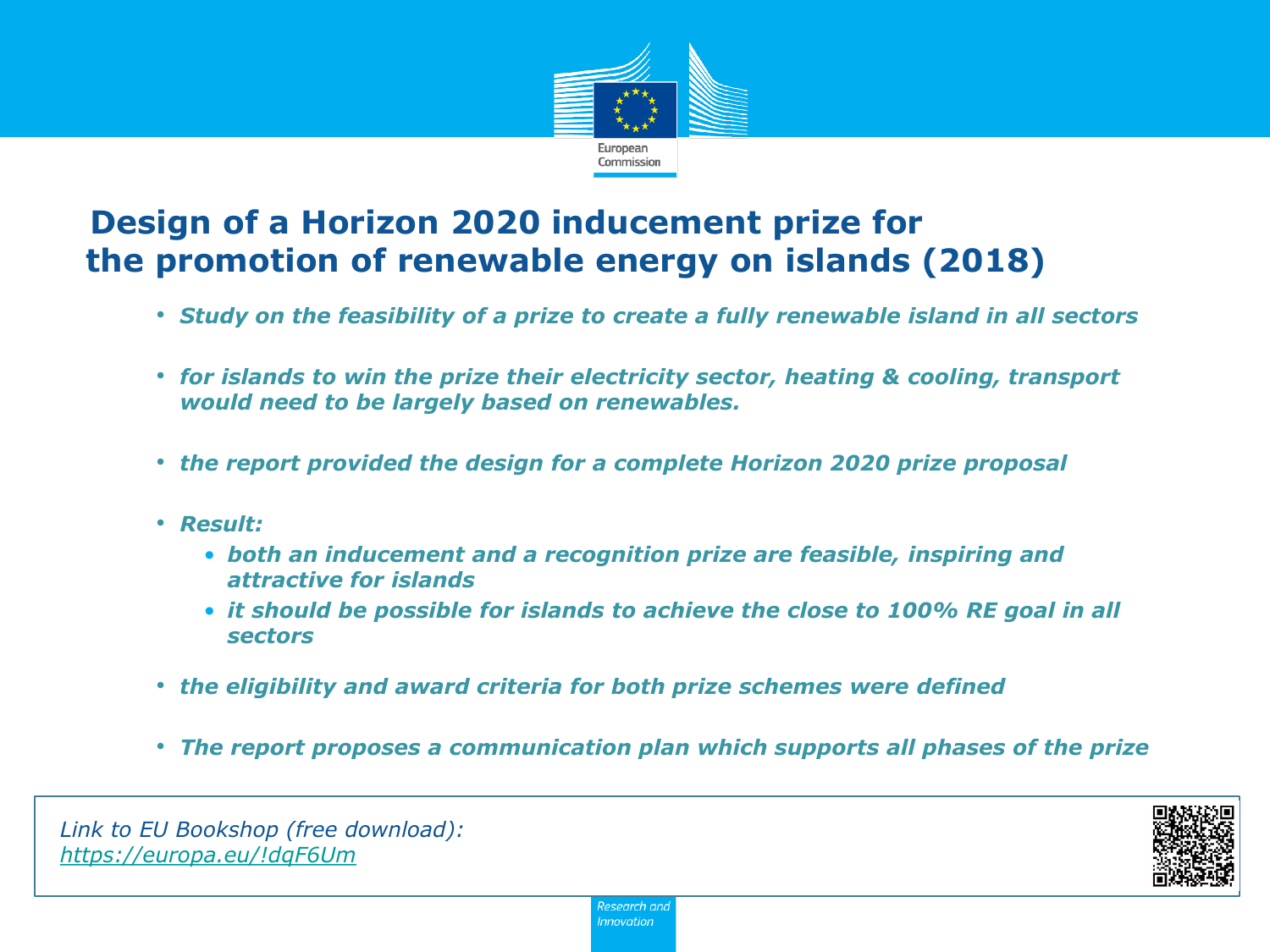

#### **Design of a Horizon 2020 Inducement Prize for the Promotion of Renewable fuels in retrofitted container ships (2018)**

- *study proposing a design for a potential Horizon 2020 inducement prize to promote the use of renewable fuels by retrofitting existing maritime ships, with a focus on advanced biofuels*
- *the prize is to demonstrate that a continuous large-scale use of advanced biofuels in commercial shipping is possible*
- *selection criteria shall ensure that large vessels are going to sail on 100% biofuels for at least 21,600 nautical miles for the purpose of this prize Additional award criteria reward contestants that go beyond the requirements*
- *Result: this prize design presents a feasible challenge, which can contribute to the decarbonisation of maritime shipping*
	- *improving the level of knowledge on biofuel use*
	- *increasing the visibility of these solutions*
	- *stimulating the different stakeholders in the supply chain to work together*

*Link to EU Bookshop (free download): <https://europa.eu/!yBF648>*

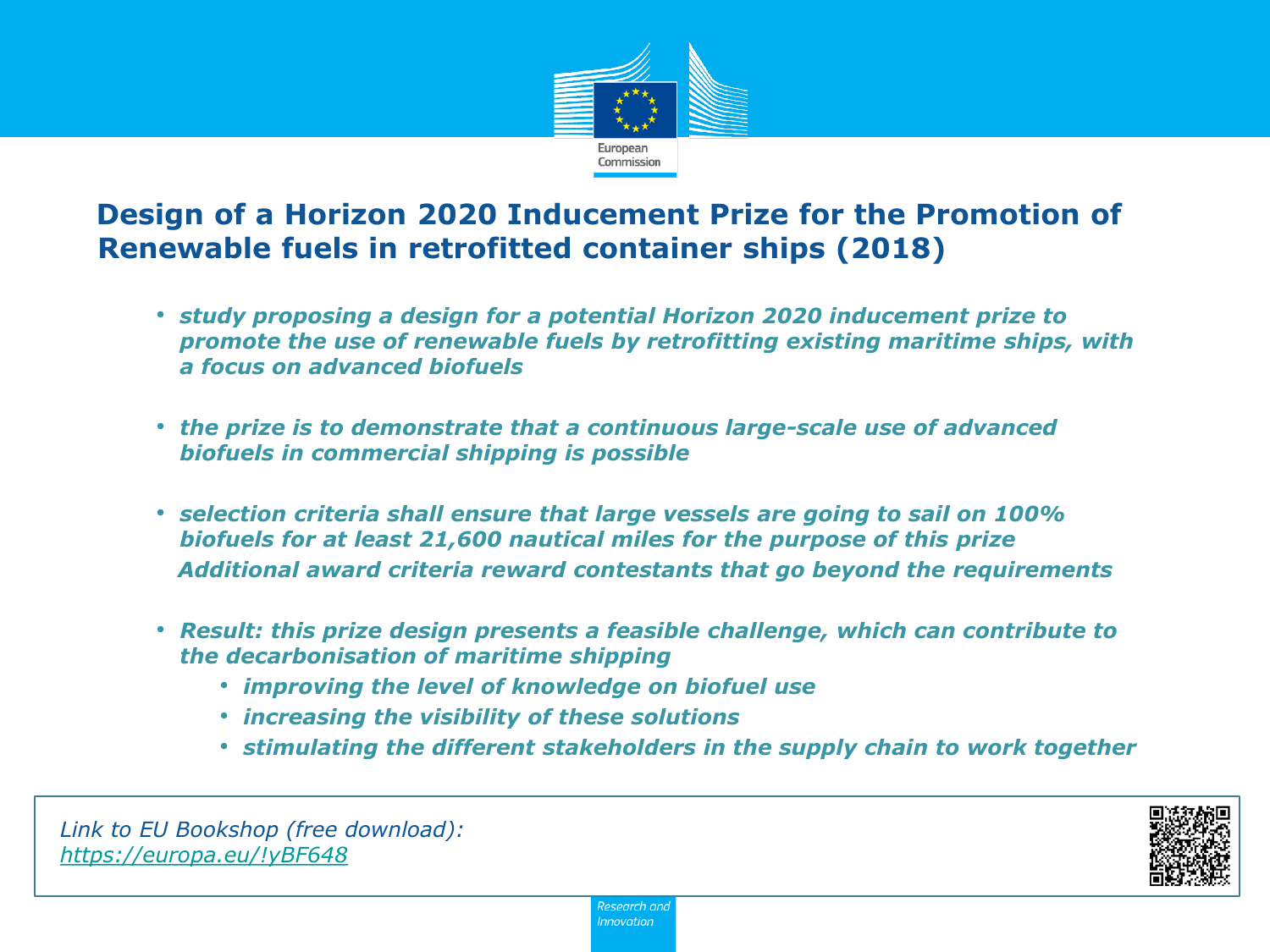

#### **Design of a Horizon 2020 Inducement Prize for the development of Artificial Photosynthesis for the production of fuels (2018)**

- *the report sets out the final proposals for the Rules of Contest for a European Commission Horizon Prize in the field of Artificial Photosynthesis*
- *the challenge is to build a fully functional, bench-scale prototype of an artificial photosynthesis based system which is able to produce a useable synthetic fuel*
- *the report presents a Communication Plan for the proposed Horizon Prize*
- *Selection critera are technical ability, scalability and sustainability*

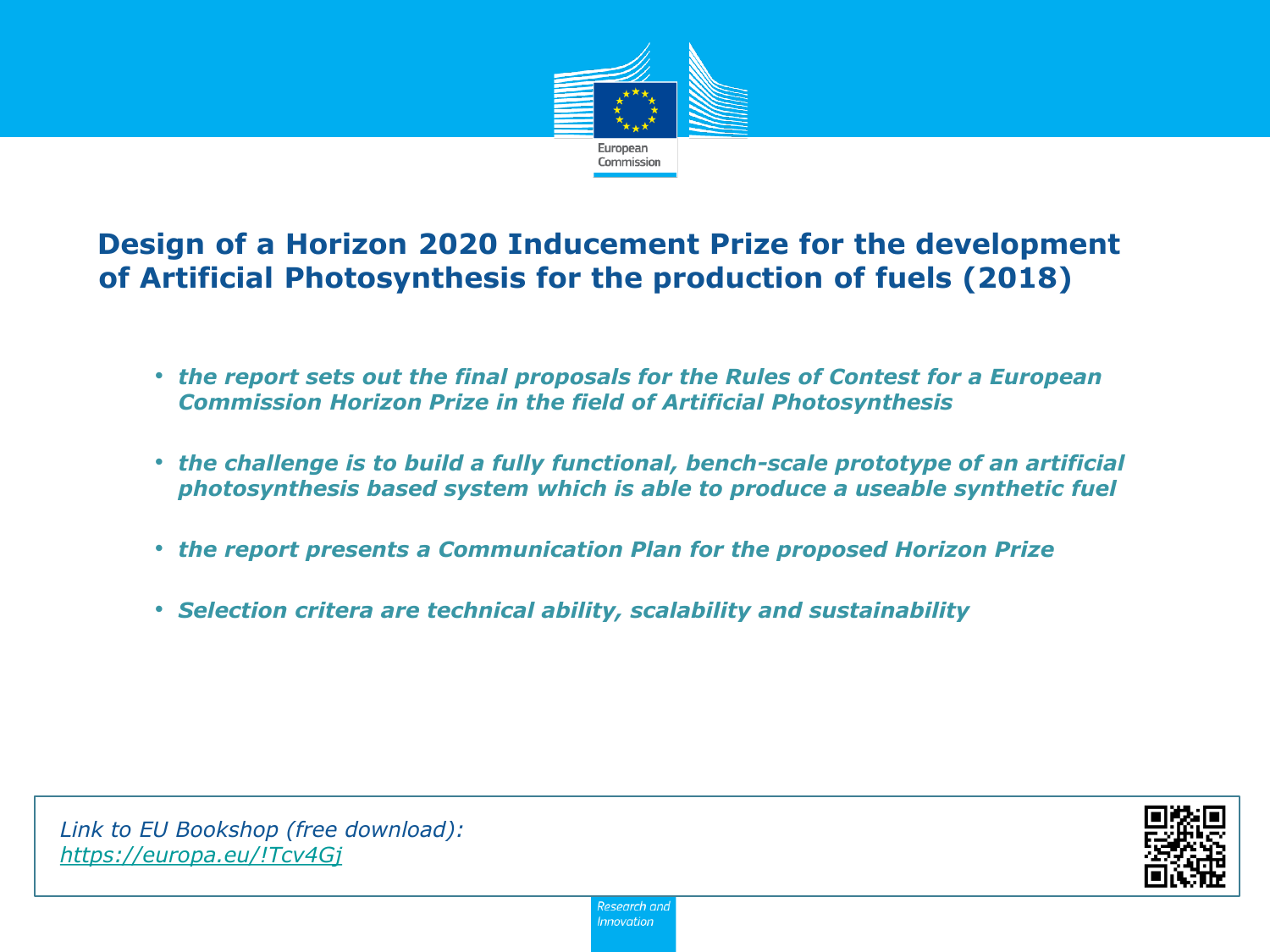

# **Assessment of Photovoltaics - PV (2017)**

- *develops a strategy for rebuilding the European photovoltaic (PV) manufacturing sector*
- *promising opportunities for reindustrialisation exist by deploying a strategy focused on tailored PV products, knowledge-intensive parts of the value chain and the commercialisation of novel technologies*
- *implementation through nine measures that target demand, supply, research, development and innovation (RD&I) and trade related aspects*
- *EC Directorate-General for Internal Market, Industry, Entrepreneurship and SMEs (DG GROW), Directorate-General for Energy (DG ENER) and Directorate-General for Research and Innovation (DG RTD) would be best positioned to lead the strategy, with committed leadership from the industry and the financial sector*

*Link to EU Bookshop (free download): <https://europa.eu/!TTj9rh>*

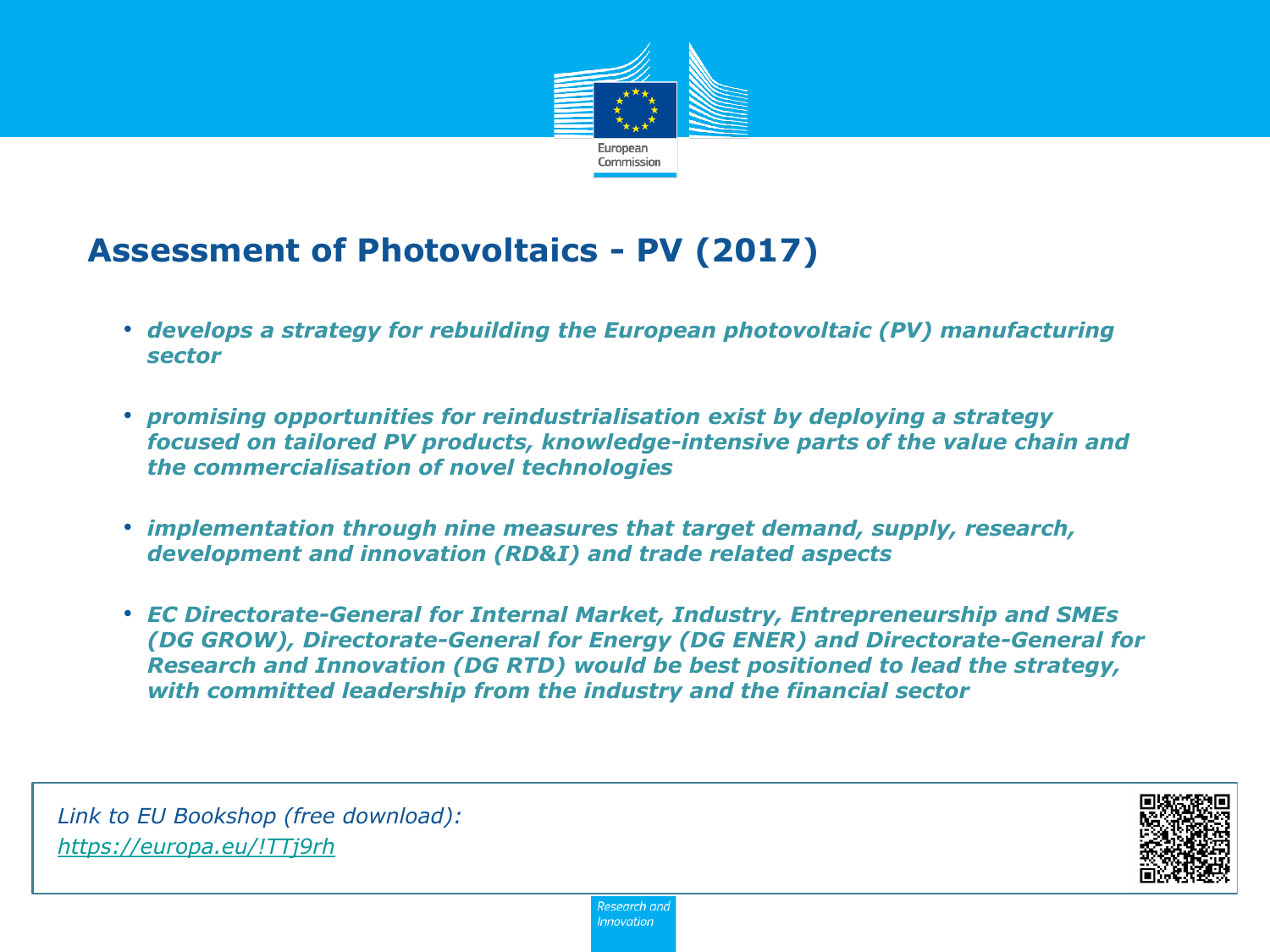

# **Technology Readiness Level: Guidance Principles for Renewable Energy technologies (2017)**

- *assessment of the use of Technology Readiness Levels (TRLs) in the energy field at European level*
- *research showing that there is still a lack of common understanding around the concept of TRL and further guiding principles would be needed.*
- *development of guidance documents defining TRL in 10 renewable energy fields; a Guide of Guides to be made as backbone for any technology-specific definition and which may serve as a reference to develop guidance documents in any other energy technology field*

*Link to EU Bookshop (free download): <https://europa.eu/!Ut8bwR>*

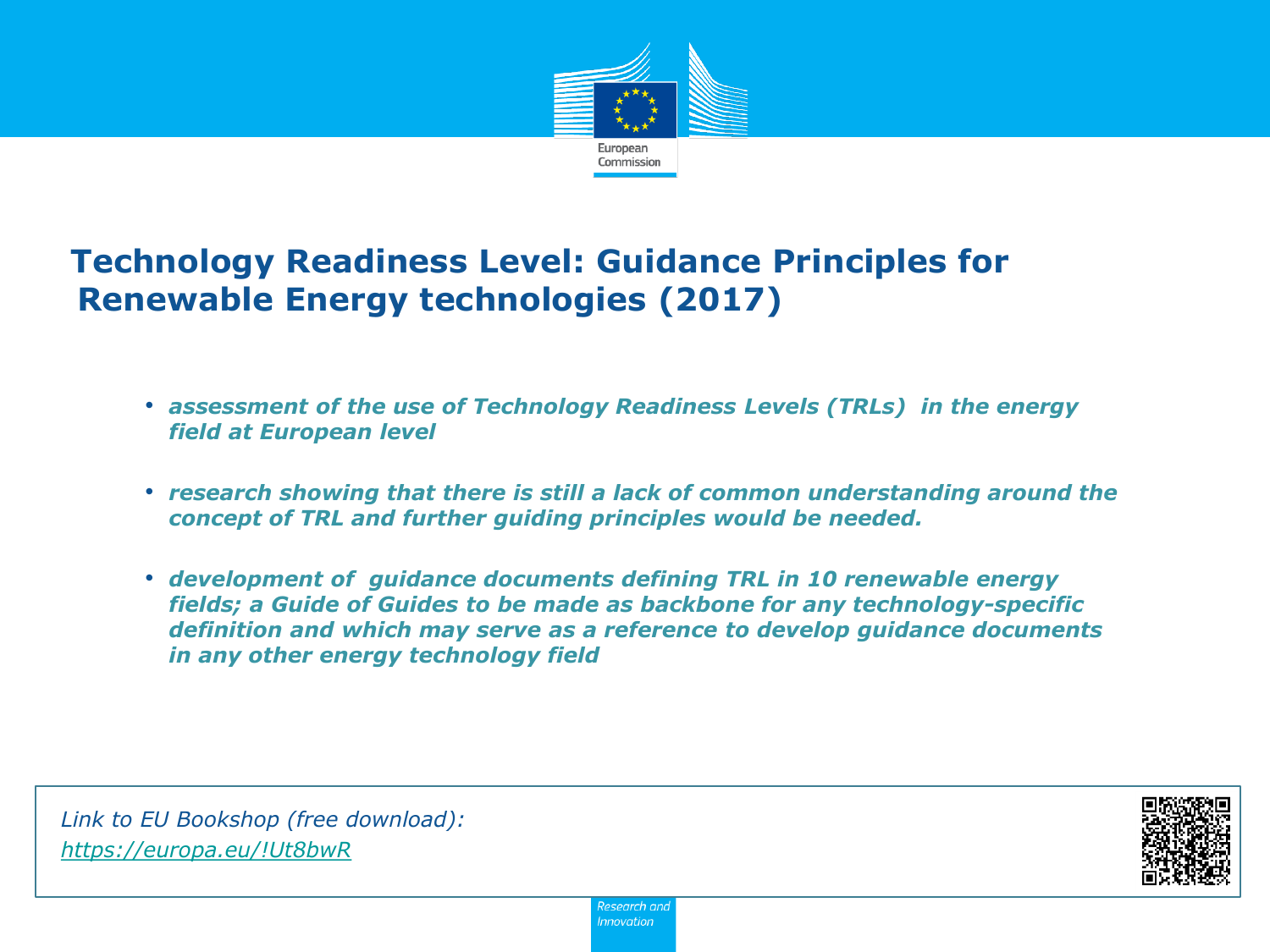

# **Study on Lessons for Ocean Energy Development (2017)**

- *review of failures, lessons learnt and good practices in wave and tidal technology*
- *revealed a consolidation in tidal technology, and a fragmentation in the wave segment*
- *main conclusion:* 
	- *root causes and barriers to development are diverse and interrelated.*
	- *need for an integrated approach, involving all stakeholders*
	- *change of behaviour towards embracing good practices and learning from past experiences*
	- *need for a 'covenant' between the industry and public sector*

*Link to EU Bookshop (free download): <https://europa.eu/!hHM9Yr>*

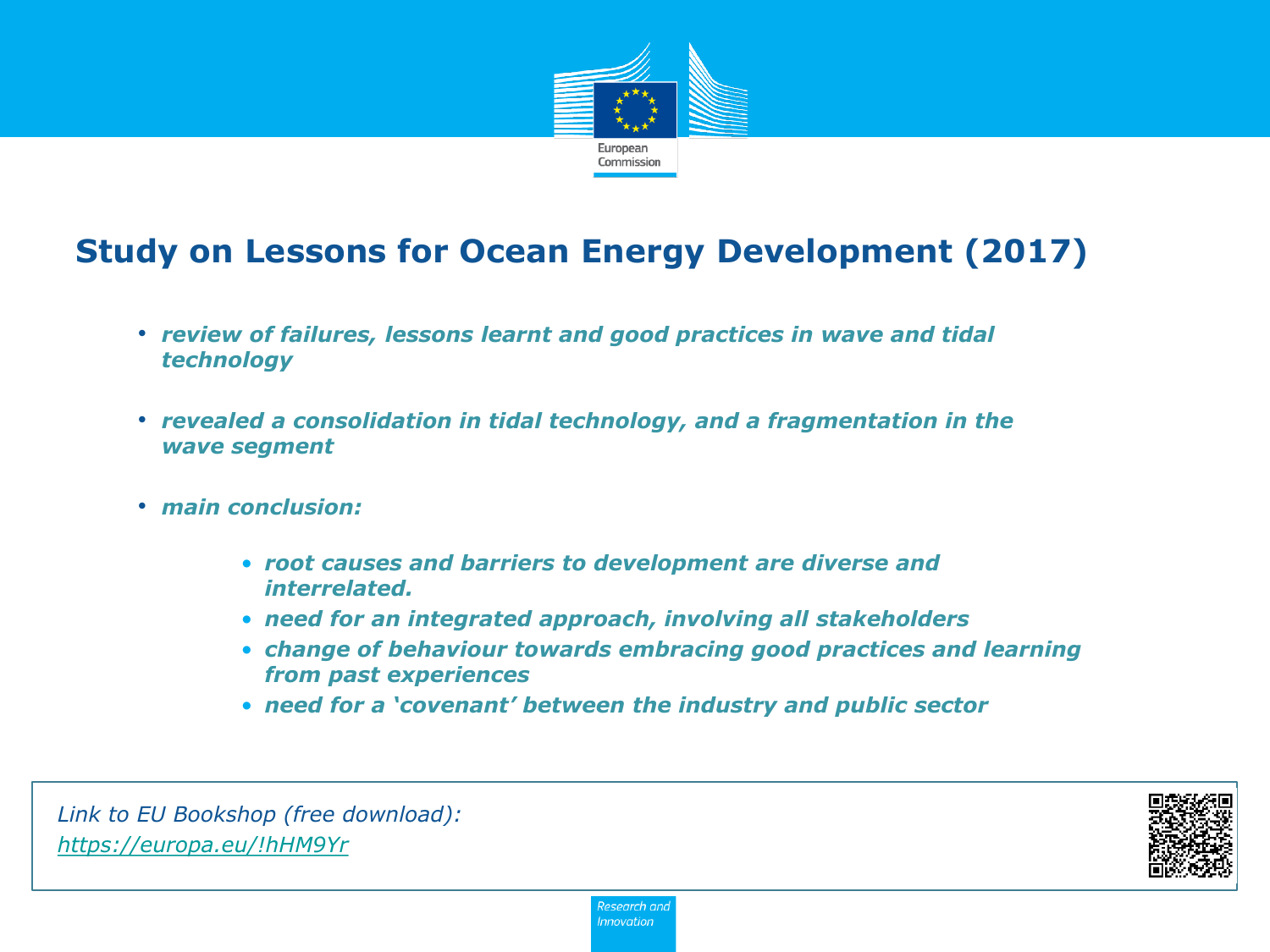

# **Artificial Photosynthesis: Potential and Reality (2017)**

- *possible public support should keep Europe's Artificial Photosynthesis technology options open*
- *a proposed roadmap for support for Artificial Photosynthesis technology development foresees actions to address current gaps in scientific knowledge and technology capabilities, while scaling-up the size of projects*
- *the proposed roadmap integrates actions to support improved networking and cooperation within Europe and possibly at a wider international-level*
- *improved coordination of national research efforts could be achieved through the elaboration of a common European Artificial Photosynthesis technology strategy aimed at positioning European industry as a leader in the Artificial Photosynthesis technology field*

*Link to EU Bookshop (free download): <https://europa.eu/!f7PRuu>*